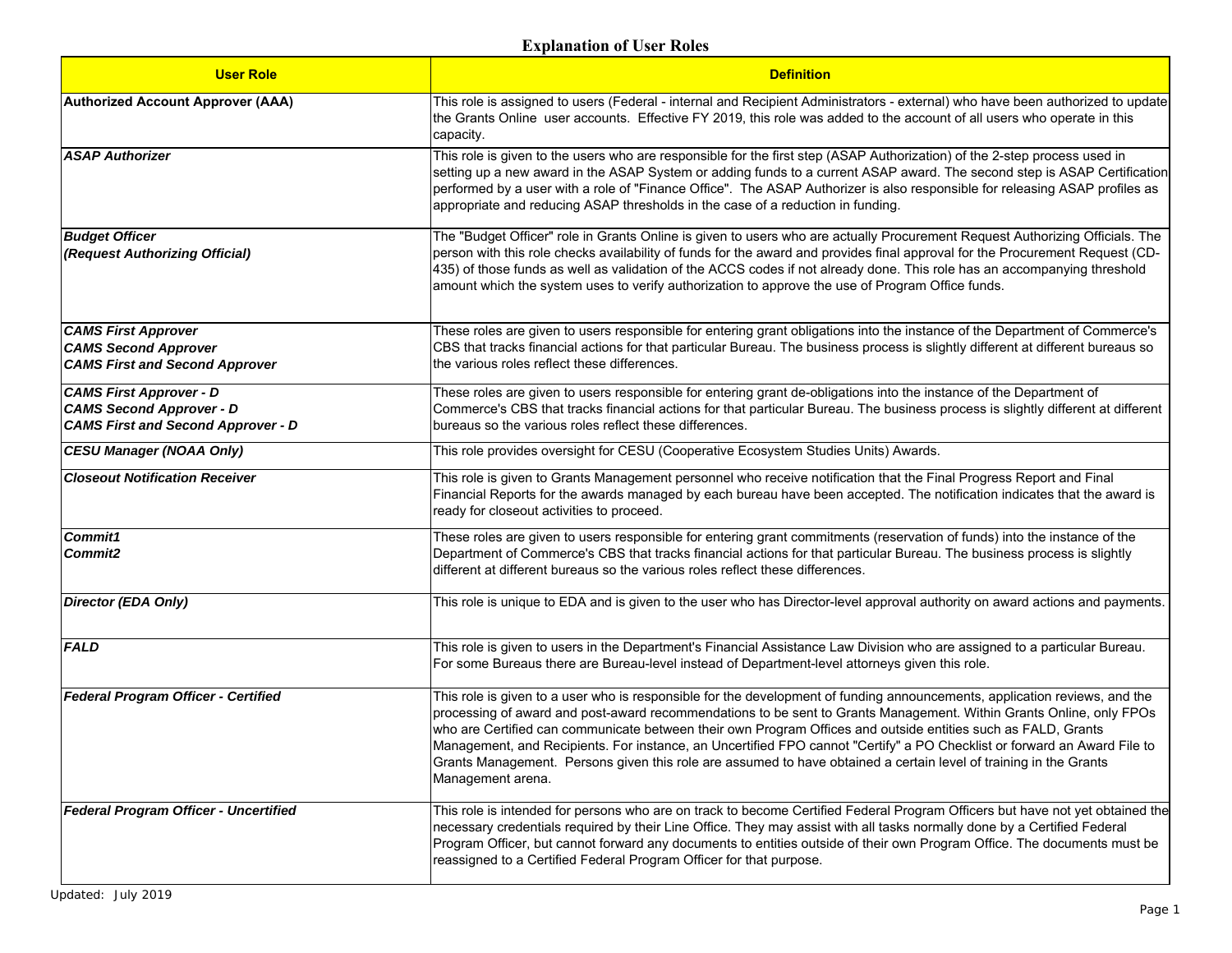| <b>User Role</b>                                      | <b>Definition</b>                                                                                                                                                                                                                                                                                                                                                                                                                                                                                                                                                                                                                                                                                   |
|-------------------------------------------------------|-----------------------------------------------------------------------------------------------------------------------------------------------------------------------------------------------------------------------------------------------------------------------------------------------------------------------------------------------------------------------------------------------------------------------------------------------------------------------------------------------------------------------------------------------------------------------------------------------------------------------------------------------------------------------------------------------------|
| <b>Finance Office</b>                                 | This role is given to the users who are responsible for the second step (ASAP Certification) of the 2-step process used in<br>setting up a new award in the ASAP System or adding funds to a current ASAP award. The first step is ASAP Authorization.                                                                                                                                                                                                                                                                                                                                                                                                                                              |
| <b>Finance Reviewer</b>                               | This role is given to users who perform the preliminary Finance Office review of Financial Closeout documents. Workflow<br>routing of tasks to this user is controlled by the "Reconciliation" checkbox on the deobligation memo.                                                                                                                                                                                                                                                                                                                                                                                                                                                                   |
| <b>GMAC</b><br>(Grants Management Advisory Committee) | This role is reserved for the official members of the NOAA Grants Management Advisory Committee and their designated<br>back- ups, along with the points of contact for the non-NOAA Bureaus. There are usually one or two GMAC users within each<br>Line Office. The users with this role are responsible for authorizing the addition, update, or removal of Grants Online users<br>within their respective Line Offices. They also provide input in prioritizing Grants Online system enhancement tickets.                                                                                                                                                                                       |
| <b>Grants Officer</b>                                 | This role is reserved for Grants Management personnel who have been given authority to make award offers to recipients on<br>behalf of DOC. They also make the final decisions with regard to approval or denial of Award Action Requests. This role is<br>accompanied by a system enforced approval threshold for funding.                                                                                                                                                                                                                                                                                                                                                                         |
| <b>Grants Specialist</b>                              | This role is given to Grants Management personnel who have responsibility for administrative processing of award files in<br>preparation for DOC's offer to the recipient. They are also responsible for the review of Financial Reports and Award Action<br>Request recommendations from the Program Offices.                                                                                                                                                                                                                                                                                                                                                                                      |
| <b>Lead Budget Officer</b>                            | The Lead Budget Officer has the responsibility of maintaining all of the Unique Account Descriptor codes in the Grants Online<br>system for a particular Line Office.                                                                                                                                                                                                                                                                                                                                                                                                                                                                                                                               |
| <b>NEPA Official</b>                                  | The NEPA Official reviews and approves the NEPA documentation, a part of the Award File, prior to submission to Grants<br>Management.                                                                                                                                                                                                                                                                                                                                                                                                                                                                                                                                                               |
| <b>NEPA Reviewer</b>                                  | The NEPA Reviewer provides an additional review of the NEPA documentation as part of an Award File prior to submission to<br>Grants Management.                                                                                                                                                                                                                                                                                                                                                                                                                                                                                                                                                     |
| OIG -- Clearance                                      | If a Grants Specialist selects forward to OIG, the person with this role in the Office of the Inspector General would receive a<br>task to provide legal review.                                                                                                                                                                                                                                                                                                                                                                                                                                                                                                                                    |
| OIG -- Oversight                                      | The individual assigned to this role can view information associated with the legal aspects of an award. He/she does not have<br>any tasks associated with legal review.                                                                                                                                                                                                                                                                                                                                                                                                                                                                                                                            |
| <b>OLA</b>                                            | This role is given to a proxy Grants Online user account used to document the Bureau-level Legislative Affairs step in a<br>funded award file workflow. When a task is routed to the OLA user, Grants Online sends a record to the Legislative Affairs<br>system called WebDocFlow. A Grants Online notification is also sent to the email address associated with that proxy user<br>account.<br>Legislative Affairs users then log into the WebDocFlow system to complete appropriate actions related to congressional<br>notification of awards. When their actions are completed in WebDocFlow a message is passed back to Grants Online to<br>move the award to the next step of the workflow. |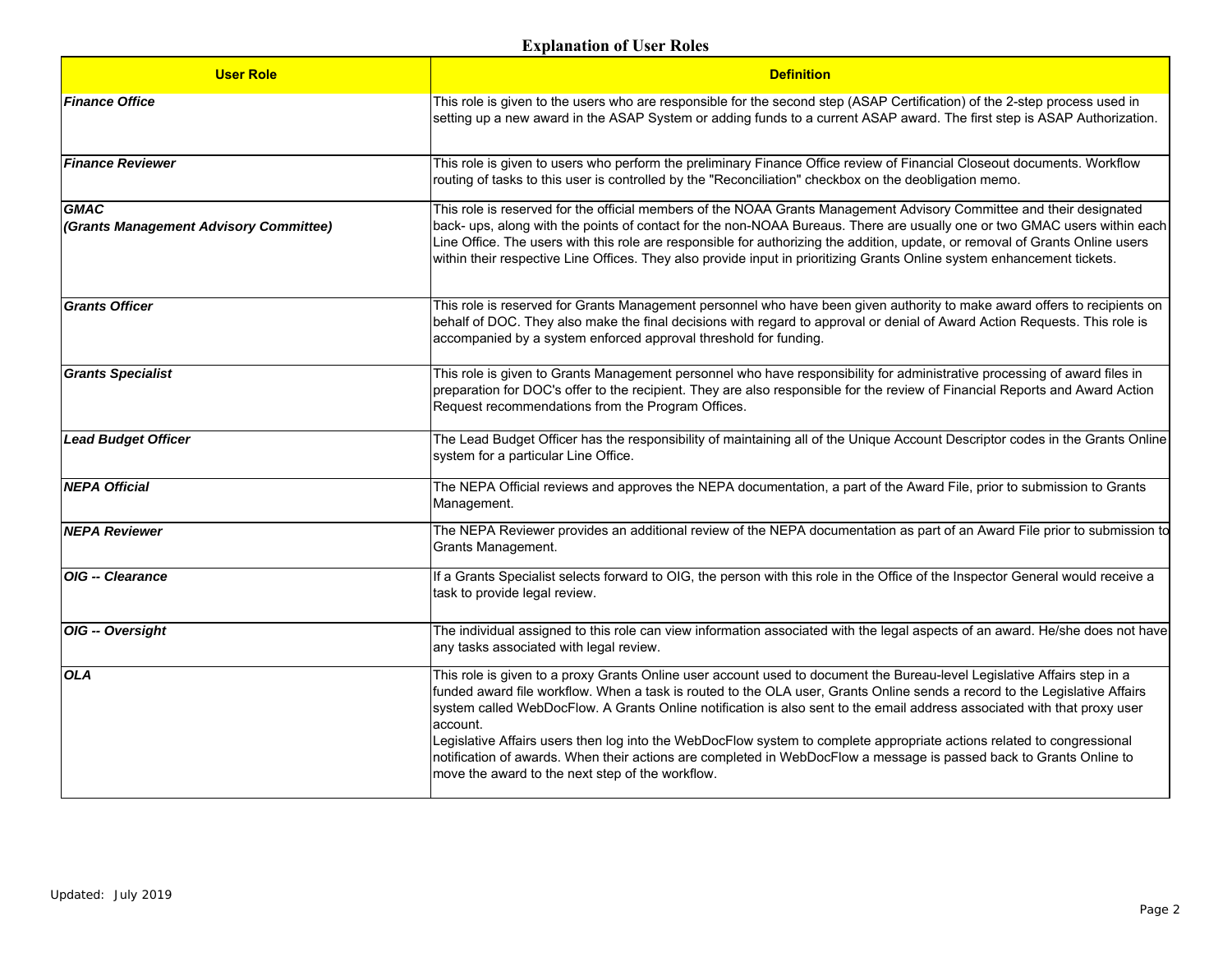| <b>User Role</b>                                        | <b>Definition</b>                                                                                                                                                                                                                                                                                                                                                                                                                                                                                                                                                                                                                  |
|---------------------------------------------------------|------------------------------------------------------------------------------------------------------------------------------------------------------------------------------------------------------------------------------------------------------------------------------------------------------------------------------------------------------------------------------------------------------------------------------------------------------------------------------------------------------------------------------------------------------------------------------------------------------------------------------------|
| <b>OLIA</b>                                             | This role is given to a proxy Grants Online user account used to document the Department-level Legislative Affairs step in a<br>funded award file workflow. When a task is routed from the OLA user to the OLIA user within WebDocFlow, a message is<br>transmitted to Grants Online which correspondingly moves the workflow in Grants Online to the OLIA step. A Grants Online<br>notification is also sent to the email address associated with the OLIA proxy user account. When the OLIA actions are<br>completed in WebDocFlow a message is passed back to Grants Online to move the award to the next step of the workflow. |
| <b>Primary Office Contact</b>                           | This role is assigned to those who can make updates to the Supplementary Information category for each Line Office or<br>Program Office. If no one from either the Line Office or Program Office is assigned to this role, the Help Desk staff can<br>update the Supplementary Information category.                                                                                                                                                                                                                                                                                                                               |
| <b>Program Office Reviewer</b>                          | This role is given to a person who needs to be included in the workflow to review a Request For Application (RFA), a<br>Procurement Request, or a Performance Progress Report (PPR) but has no other role in Grants Online.                                                                                                                                                                                                                                                                                                                                                                                                        |
| <b>Program Office Staff</b>                             | This role is given to users who provide assistance to Federal Program Officers but do not have signature authority. They are<br>able to create RFAs and/or Federal Funding Opportunity notices, input paper applications and approve (but not reject)<br>Minimum Requirement Checklists, run the review process, and complete (but not certify) the PO checklist. Users with this<br>role have the same access in Grants Online as users with the role of Uncertified Federal Program Officer, but are usually<br>contract staff.                                                                                                  |
| <b>Progress Report Reviewer</b>                         | This is a Federal Program Office role given to a user whose only responsibility is to review Performance Progress Reports<br>received from the grant recipients. This functionality can also by done be users with other Program Office roles such as<br>Federal Program Officer (Certified or Uncertified), Program Office Staff, and Program Office Reviewer.                                                                                                                                                                                                                                                                    |
| <b>Public Affairs Liaison</b>                           | This role is given to users who need to be notified about grant awards for the purposes of preparing press releases and/or<br>other Public Affairs type activities which are separate and distinct from the Congressional notifications performed by the<br>Legislative Affairs offices.                                                                                                                                                                                                                                                                                                                                           |
| <b>Recipient Administrator</b>                          | A user with this role can set up other people in their organization as users of the Grants Online system and can grant the<br>users access to specific awards as is appropriate.                                                                                                                                                                                                                                                                                                                                                                                                                                                   |
| <b>Recipient Authorized Representative</b>              | This role is intended for recipient users with signature authority to sign official grant documents such as an SF-424<br>(application), or countersign an Award document such as a CD-450 (new Award) or CD-451 (amendment). More than one<br>person can have this role at any organization; however on each Award one person will be designated the primary "Authorized<br>Representative." (Designation as "primary" does not provide any additional access to awards in Grants Online.)                                                                                                                                         |
| Recipient Business/Finance Representative               | This role is given to recipient users who need to complete Financial Reports (SF-425 and SF-270). A user with this role<br>cannot forward the Financial Reports to the Federal Agency. He/she can only forward the Financial Reports to his/her<br>Authorized Representative; the Authorized Representative can submit Financial Reports to the Federal Agency.                                                                                                                                                                                                                                                                    |
| Recipient Business/Finance Representative -- Submitting | This role is given to recipient users who need to complete Financial Reports (SF-425 and SF-270). A user with this role can<br>submit Financial Reports directly to the Federal Agency.                                                                                                                                                                                                                                                                                                                                                                                                                                            |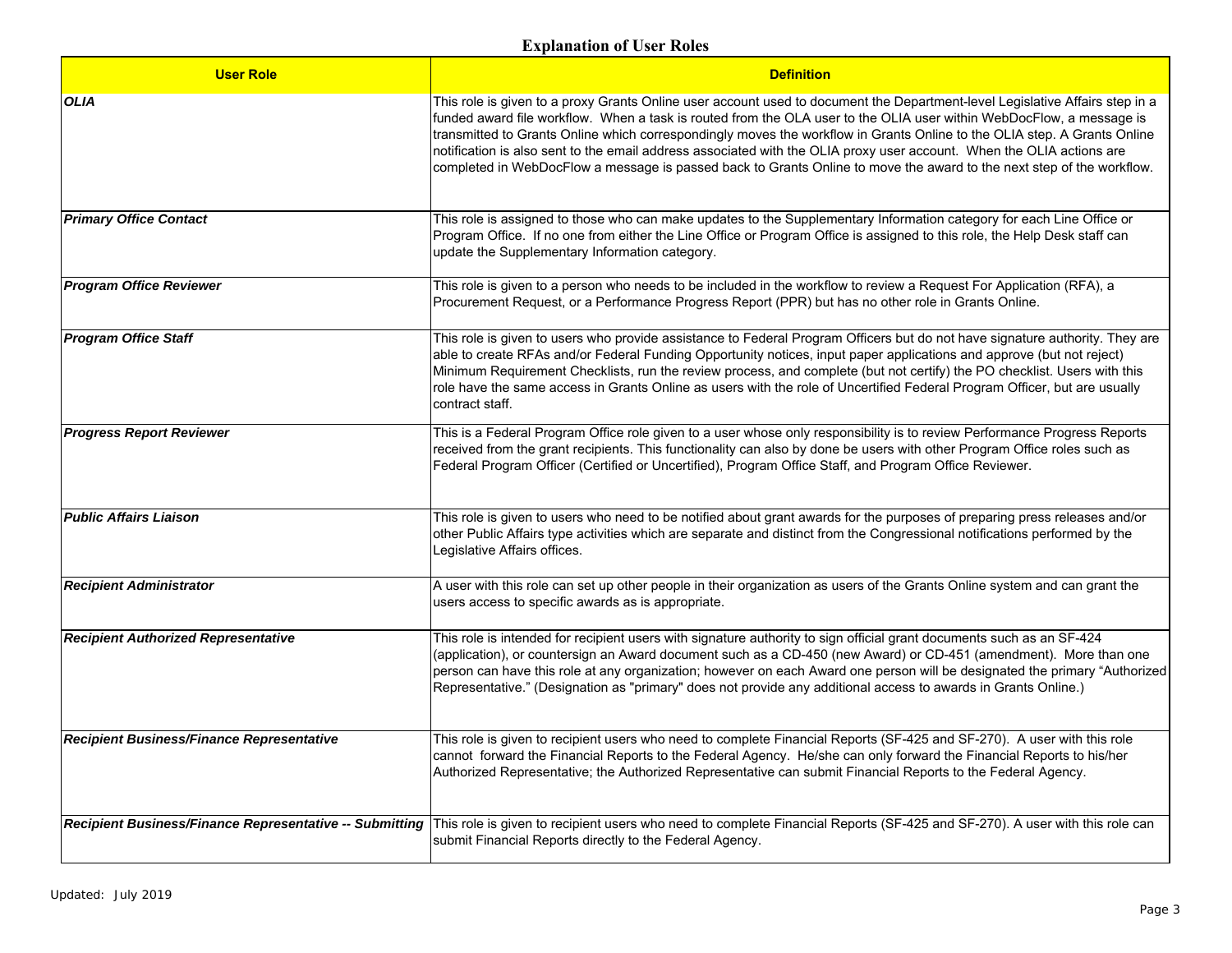| <b>User Role</b>                                                           | <b>Definition</b>                                                                                                                                                                                                                                                                                                                                                                                                                                                                                                                 |
|----------------------------------------------------------------------------|-----------------------------------------------------------------------------------------------------------------------------------------------------------------------------------------------------------------------------------------------------------------------------------------------------------------------------------------------------------------------------------------------------------------------------------------------------------------------------------------------------------------------------------|
| <b>Recipient Investigator</b><br>(Principal Investigator/Project Director) | This role is given to recipient users who need to fill out Performance Progress Reports (PPRs) or Research Performance<br>Progress Reports (R-PPRs). A user with this role can only forward the PPRs or R-PPRs to their Authorized Representative<br>who can in turn submit the PPRs or the R-PPRs to the Department of Commerce. A user with this role can initiate an Award<br>Action Request (AAR). However, all AARs must first be forwarded to an Authorized Representative for submission to the<br>Department of Commerce. |
| <b>Recipient Investigator -- Submitting</b>                                | This role is given to recipient users who need to fill out Performance Progress Reports (PPRs) or Research Performance<br>Progress Reports (R-PPRs). A user with this role can submit PPRs or R-PPRs directly to the Federal Agency. A user with<br>this role can initiate an Award Action Request (AAR). However, all AARs must first be forwarded to an Authorized<br>Representative for submission to the Department of Commerce.                                                                                              |
| <b>Recipient User</b><br>(Recipient Key Personnel)                         | A person with this role can view assigned awards for their organization and initiate Award Action Requests. However, a<br>person with this role must submit documents to his/her organization's Authorized Representative. The Authorized<br>Representative will review and submit documents to the agency.                                                                                                                                                                                                                       |
| <b>Requestor</b><br>(Program Office Requestor)                             | The role of Program Office Requestor is given to a user whose only function is to provide first-level "Requestor" approval on<br>Procurement Requests (CD-435) prior to submission to the Budget Officer.                                                                                                                                                                                                                                                                                                                         |
| Reviewer                                                                   | This role is given to a person who reviews applications during the Review Event Process. This person is typically a Subject<br>Matter Expert or has some level of expertise in a discipline associated with the award.                                                                                                                                                                                                                                                                                                            |
| <b>RFA Publisher</b>                                                       | This role is given to users who are responsible for posting grant opportunity notices at Grants.gov.                                                                                                                                                                                                                                                                                                                                                                                                                              |
| <b>Selecting Official</b>                                                  | The role of Selecting Official is given to a user who has the authority to approve the Selection Package generated from<br>applications received in response to a Competitive funding announcement.                                                                                                                                                                                                                                                                                                                               |
| <b>Vendor Control</b>                                                      | This role is given to Finance Officer users who create and update vendors in CBS to be associated with Grants Online<br>Organizations on an "interfaced" award. Obligations for "interfaced" awards are created and modified via transactions sent<br>via web services between Grants Online and CBS. For "non-interfaced" awards the obligations are created and updated<br>manually. Vendor Control users do not get workflow in Grants Online for "non-interfaced" awards.                                                     |
| <b>Vendor Validator</b>                                                    | This role is given to Tier3 Help Desk personnel in the Grants Online Program Management Office who perform data quality<br>assurance tasks on Grants Online organization records before they are passed to the Vendor Control users in the Finance<br>Office.                                                                                                                                                                                                                                                                     |
| <b>View Agency</b>                                                         | This role is available for Federal staff (at the Agency/Bureau level) who need view-only access to grants files.                                                                                                                                                                                                                                                                                                                                                                                                                  |
| <b>View Line Office</b>                                                    | This role is available for Federal staff (at the Line Office Level) who need view-only access to grants files.                                                                                                                                                                                                                                                                                                                                                                                                                    |
| <b>View Program Office</b>                                                 | This role is available for Federal staff (at the Program Office Level) who need view-only access to grants files.                                                                                                                                                                                                                                                                                                                                                                                                                 |